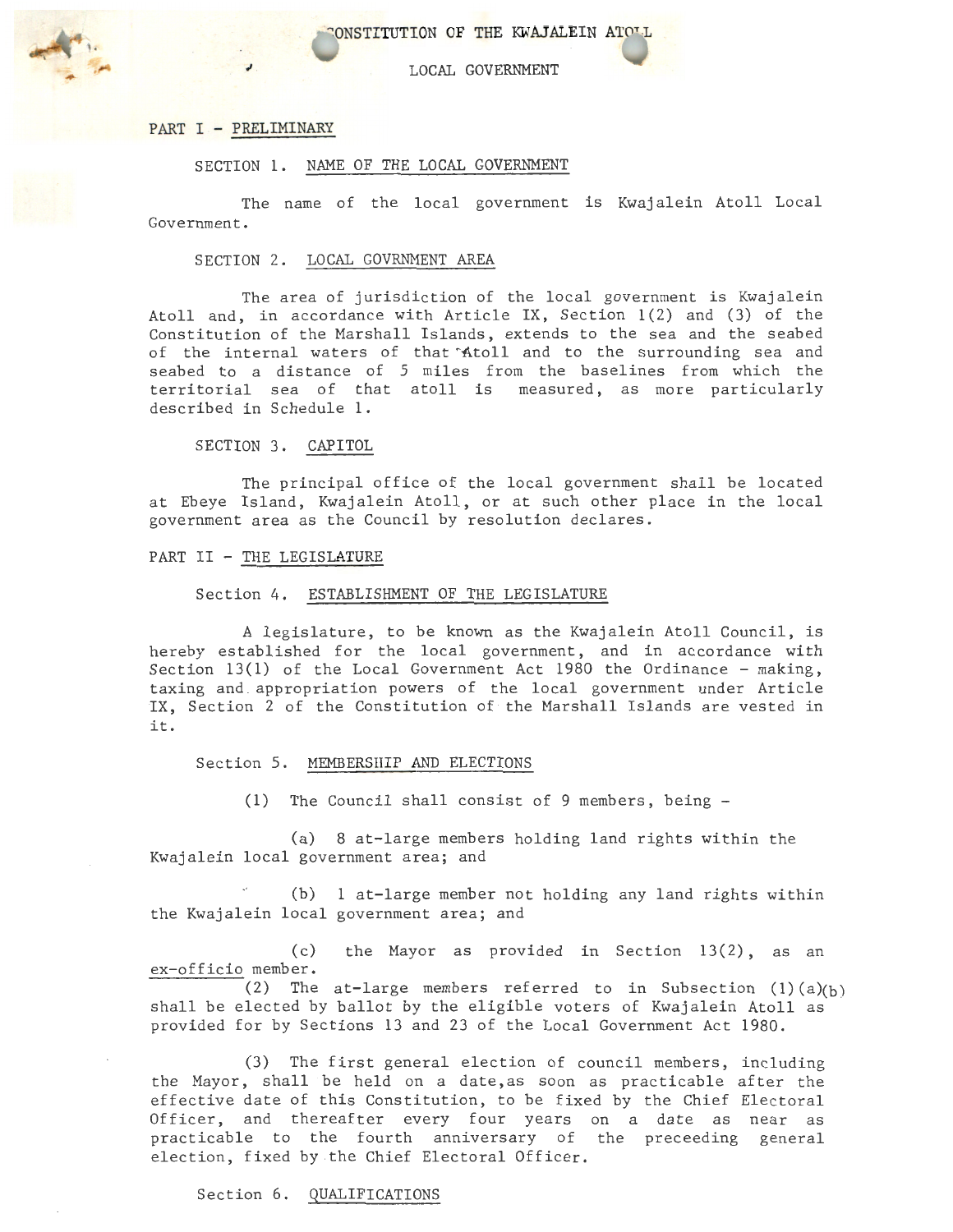$(c^{\text{max}})$  not to be certified insane; an

(d) not to be serving a criminal sentence for a felony including probation or parole; and

(e) have land rights within the Kwajalein local government area .

(2) The qualifications for election as the at-large member referred to in Section  $5(1)(b)$  is to -

(a) be a citizen of the Marshall Islands; and

(b) be 25 years of age or older; and

(c) not be certified insane; and

(d) not to be serving a criminal sentence for felony including probation or parole; and

 $(e)$  not have land rights within the Kwajalein local government area.

SECTION 7. TERM OF OFFICE

The term of office of a member referred to in Section  $5(1)$  -

(a) commences on the day after the day on which his election is announced.

(b) terminates (unless the seat of the member becomes vacant earlier under Section (8) on the day before the next general election to the Council.

### SECTION 8. VACATION OF SEATS

(1) The seat of a member of the Council becomes vacant if, and only if -

(a) his term of office terminates in accordance with Section 7; or

(b) he ceases to possess the qualifications for election that he was required, under Section 6, to have at the time of his election or appointed; or

(c) he dies; or

(d) he resigns his seat by notice in writing to the local government; or

(e) he is removed from office under Subsection (2).

(2) The Council may, by the affirmative vote of not less than 3/4 of the total membership of the Council, remove a member from office, for cause.

## SECTION 9. CASUAL VACANCIES

(1) If the seat . of a member of the Council referred to in Section 5(1) becomes vacant otherwise than by the termination of his term of office in accordance with Section 7, the vacancy shall be filled as soon as practicable by. a special election in the ward or area that he represented.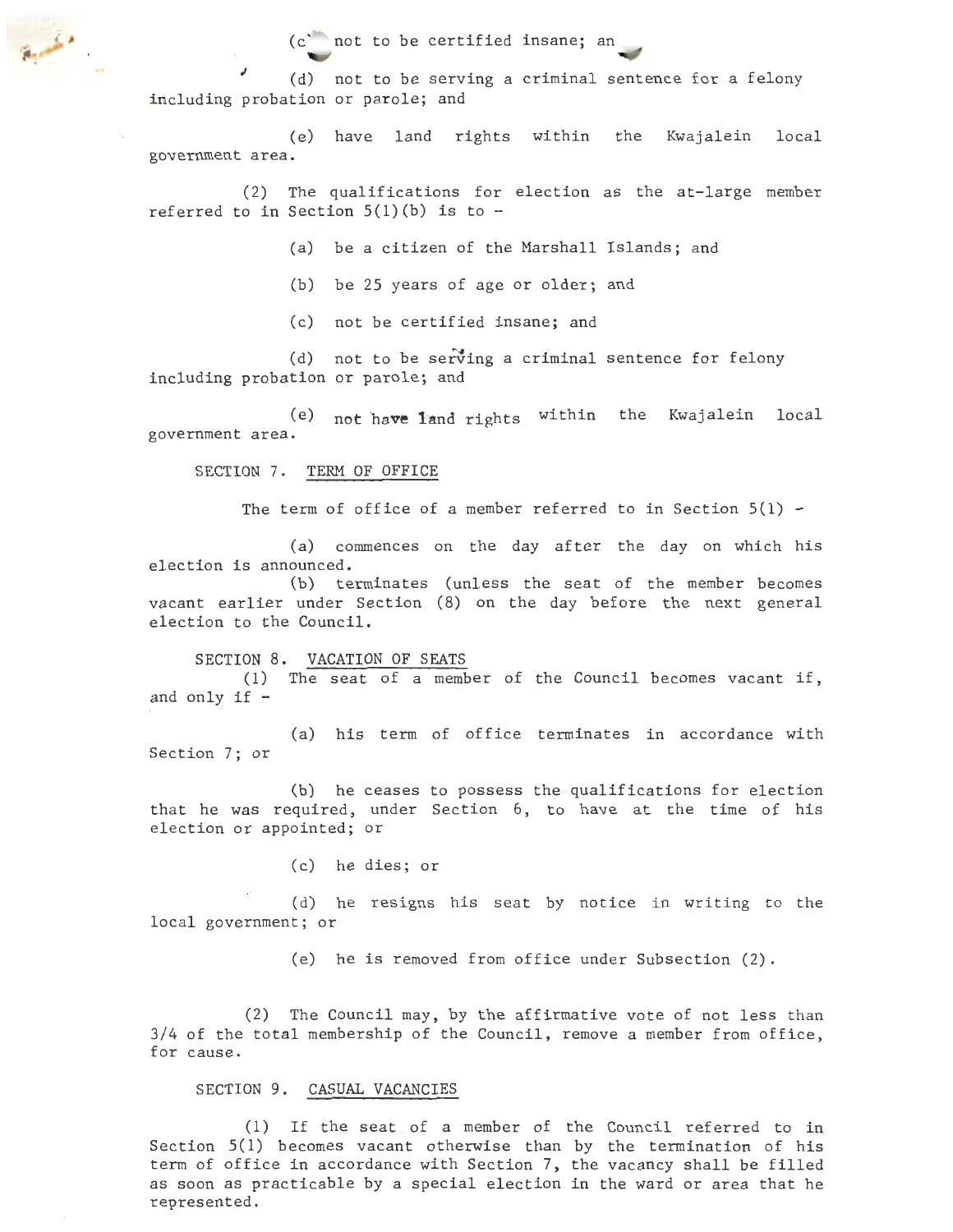accordance with the Rules of Procedure of the Council.

*r* 

. (2) The hief Electoral Officer shall, soon as practicable after the declaration of the results of the first general election to the Council, by notice to all members call a meeting of the Council.

(3) The Mayor may at any time, and shall as soon as practicable after receipt of a petition of a majority of the members of the Council, stating . the business to be dealt with, call a meeting of the Council, by notice in accordance with the Rules of Procedure of the Council stating the business to be dealt with.

(4) A special meeting shall deal only with the subjects stated in the notice calling the meeting.

(5) Meetings of the Council shall be held in public.

(6) The quorum for a meeting of the Council is a majority of the total number of the membership of the Council.

(7) The Mayor shall preside at all meetings of the Council at which he is present and, subject to Section 18 and to the Rules of Procedures of the Council, in his absence or during a vacancy in his office a member elected by the members present shall preside.

(8) Except as otherwise provided by the Local Government Act in accordance with the majority of the votes of the members present and voting, but no question shall be decided on an evenly-divided vote.

SECTION 11. PROCEDURES

(1) The Council shall keep and publish a journal of its proceedings.

(2) The Council shall make Rules of Procedure, not inconsistent with this Constitution, any Central Government law or any Ordinance of the local government, for the regulation and orderly conduct of its proceedings and the dispatch of its official business.

(3) Subject to this Constitution, any Central Government law or any Ordinance of the local government, the Council may regulate its own proceedings.

SECTION 12. COMMITTEES

The Council may establish standing and other committees to deal with any matter that can in its opinion more properly or more conveniently be dealt with by a committee.

## PART III. THE HEAD OF THE LOCAL GOVERNMENT

SECTION 13. OFFICE OF THE HEAD OF THE LOCAL GOVERNMENT

(1) An office of head of the local government, who shall be known as the Mayor, is hereby established for the local government.

(2) The Mayor shall be an ex officio member of the Council. SECTION 14. QUALIFICATIONS

The qualifications for election as Mayor are to  $-$ 

- (a) be a citizen of the Marshall Islands; and
- (b) be 30 years of age or older; and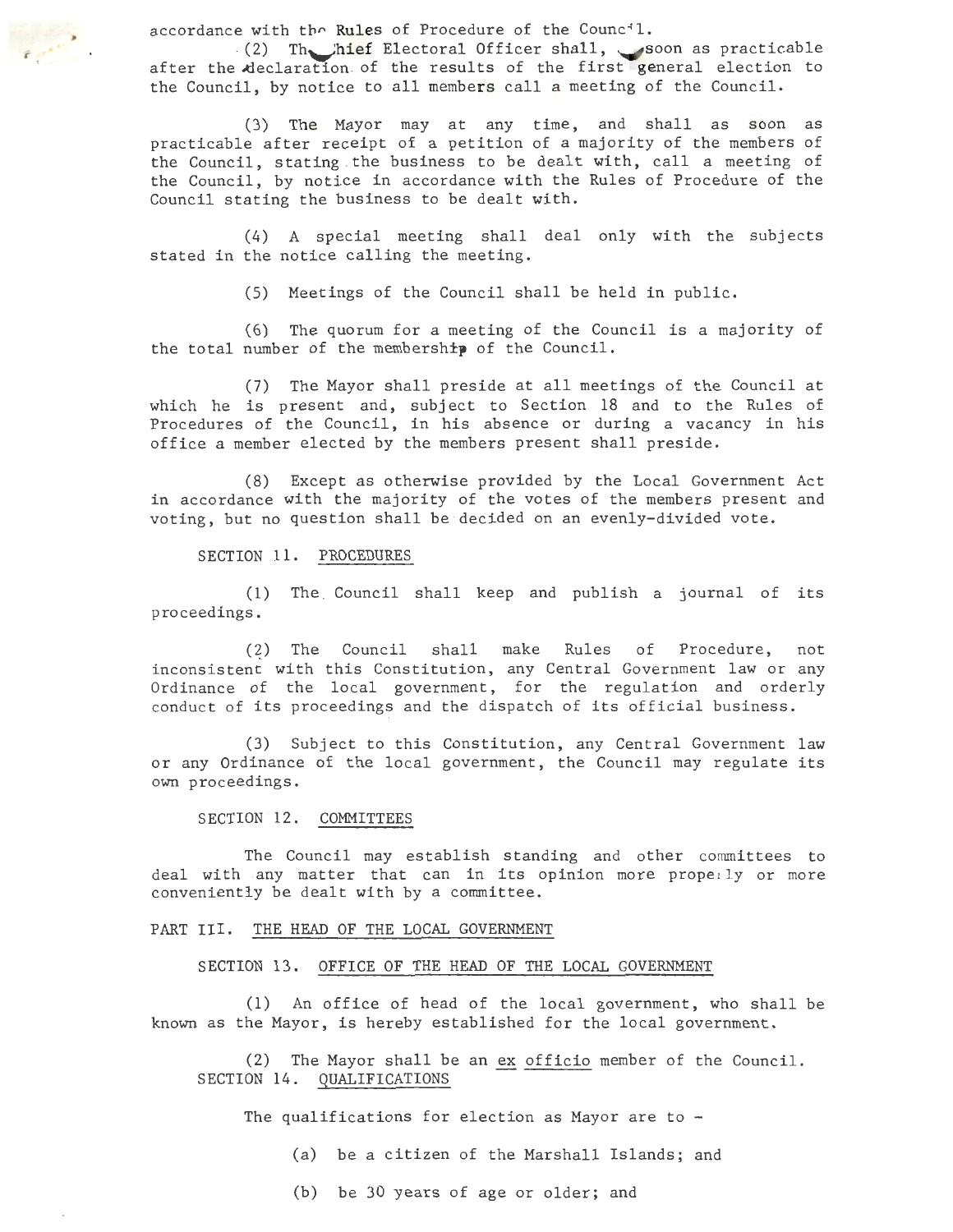(e government, area.

## SECTION 15. ELECTION

(1) The Mayor shall be elected by ballot by the eligible voters of Kwajalein Atoll as provided in Sections 13 and 23 of the Local Government Act 1980.

(2) Election for Mayor shall be held with the general elections for members of the Council as provided in Section 5(3).

(3) The term of office of the Mayor shall be 4 years and shall commence with the announcement of his election and terminate when his successor's election has been announced.

SECTION 16. VACATION OF OFFICE

(1) The office of the Mayor becomes vacant if, and only if  $-$ 

 $(a)$  his term of office terminate in accordance with Section  $15(3)$ ; or

(b) he ceases to possess the qualifications he was required to have under Section 14; or

(c) he dies; or

(d) he resigns his seat by notice in writing to the local government; or

(e) he is dismissed under subsection (2).

(2) The Mayor may be dismissed from office upon the submission to the council of a petition signed by 25% of the registered voters of Kwajalein Atoll and approved by a vote of a 2/3 majority of the total membership of the Council.

(3) If the Office of Mayor becomes vacant for any reason other than the termination of his office in accordance with Secction 15(3) this vacancy shall be filled as soon as possible by a special election.

(4) If the office of Mayor becomes vacant because of his dismissal under Subsection (2), the Council shall elect an Acting Mayor to perform· the functions of the Mayor until a new Mayor is elected as provided for in Subsection (3).

SECTION 17. ACTING HEAD OF THE LOCAL GOVERNMENT

/\_\_

(1) In the event of the absence or incapacity of the Mayor, his functions shall be performed by a member of the Executive Committee appointed by him, or, in default, by the Executive Committee.

(2) For the purpose of the performance of any function of the Mayor that a member of the Executive Committee is authorized to perform by virtue of Subsection (1), the member shall be deemed to be the Mayor, and any reference in any law or in the Rules of Procedure of the Council to the Mayor shall be read as including a reference to that member accordingly.

## SECTION 18. FUNCTIONS OF THE HEAD OF THE LOCAL GOVERNMENT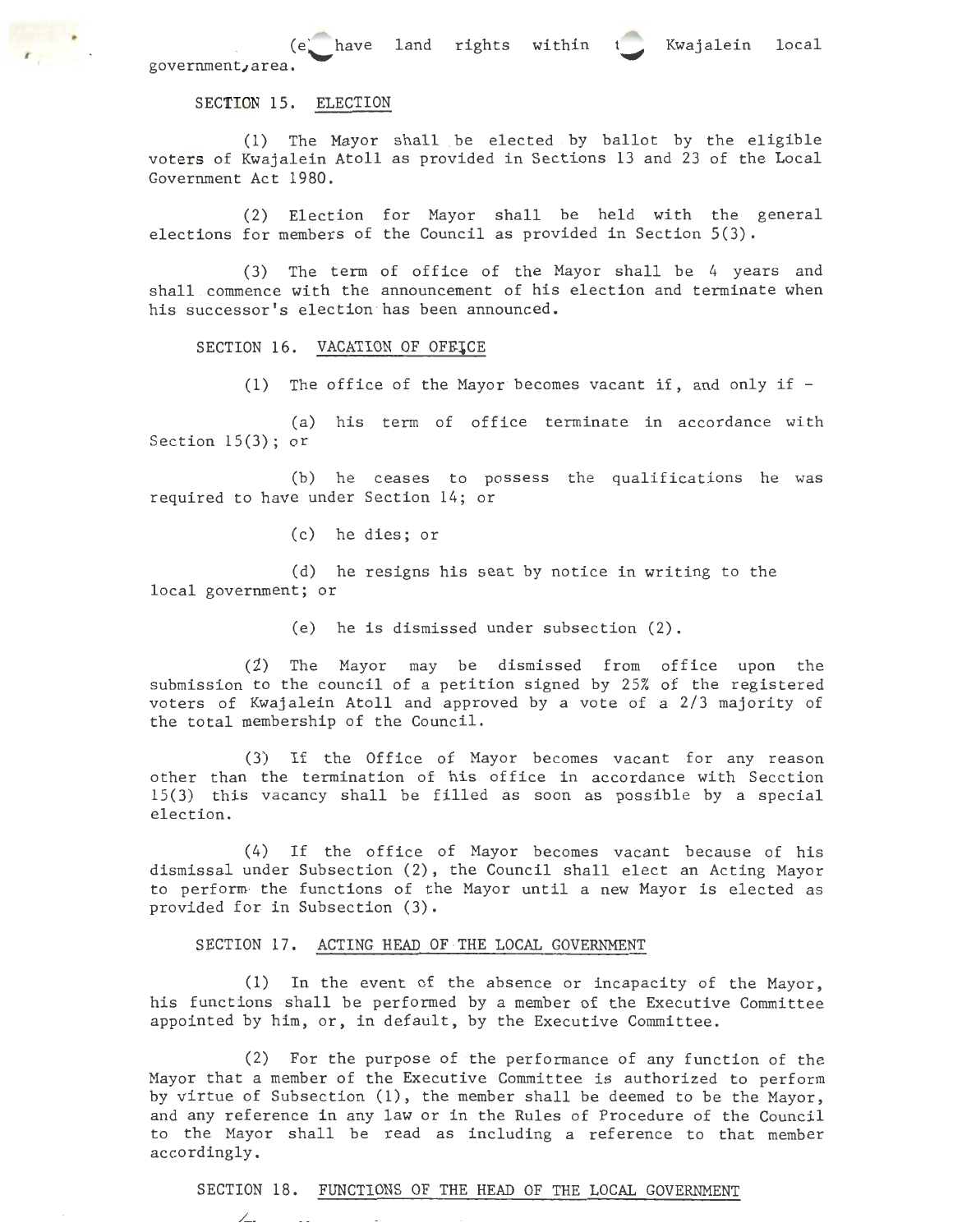PART IV  $-$  THE EXE.

### SECTION 19. ESTABLISHMENT OF THE EXECUTIVE COMMITTEE

(1) An executive committee of the local government, to be known as the Executive Committee of the Kwajalein Atoll Council, is hereby established, which shall, in accordance with Section  $14(1)$  of the Local Government Act 1980, be the principal executive arm of the local government .

(2) The Executive Committee is collectively responsible to Council for the executive government of the local government area, and for the performance of the functions of the Executive Committee and the members of the Executive Committee under this Constitution, any ordinance of the local government or a Central Government law.

SECTION 20. COMPOSITION

(1) The Executive Committee shall consist of  $-$ 

(a) the Mayor; and

• (b) five members of the Council appointed by the Mayor in writing, to be known as Executive Members.

(2) The quorum for a meeting of the Executive Committee is three.

## SECTION 21. VACATION OF OFFICE

(1) The office of the Mayor becomes vacant in accordance with Section 16.

 $(\dot{2})$  The office of an Executive Member becomes vacant if, and only if -

(a) his seat in the Council becomes vacant under Section 8; or

(b) the office of the Mayor becomes vacant under Section 16; or

(c) he is dismissed from office under Subsection (3); or

(d) he resigns his office by notice in writing to the

Mayor.

(3) The Mayor may at any time, with or without cause, dismiss an Executive Member referred to in Section  $21(1)(b)$  and (c) from office.

(4) If the office of the Mayor becomes vacant otherwise then by reason of his dismissal under Section 16(2), the Executive Members shall continue to perform their functions (including the function of appointing under Section 17 a member of the Executive Committee to perform the function of the Mayor).

(5) If the office of an Executive Member becomes vacant by reason of the termination of the term of his office as a member of the Council under Section 7, he may continue to perform the functions of an Executive Member until a new Mayor is elected, but unless he becomes again a member of the Council he shall not vote or take part in its deliberations.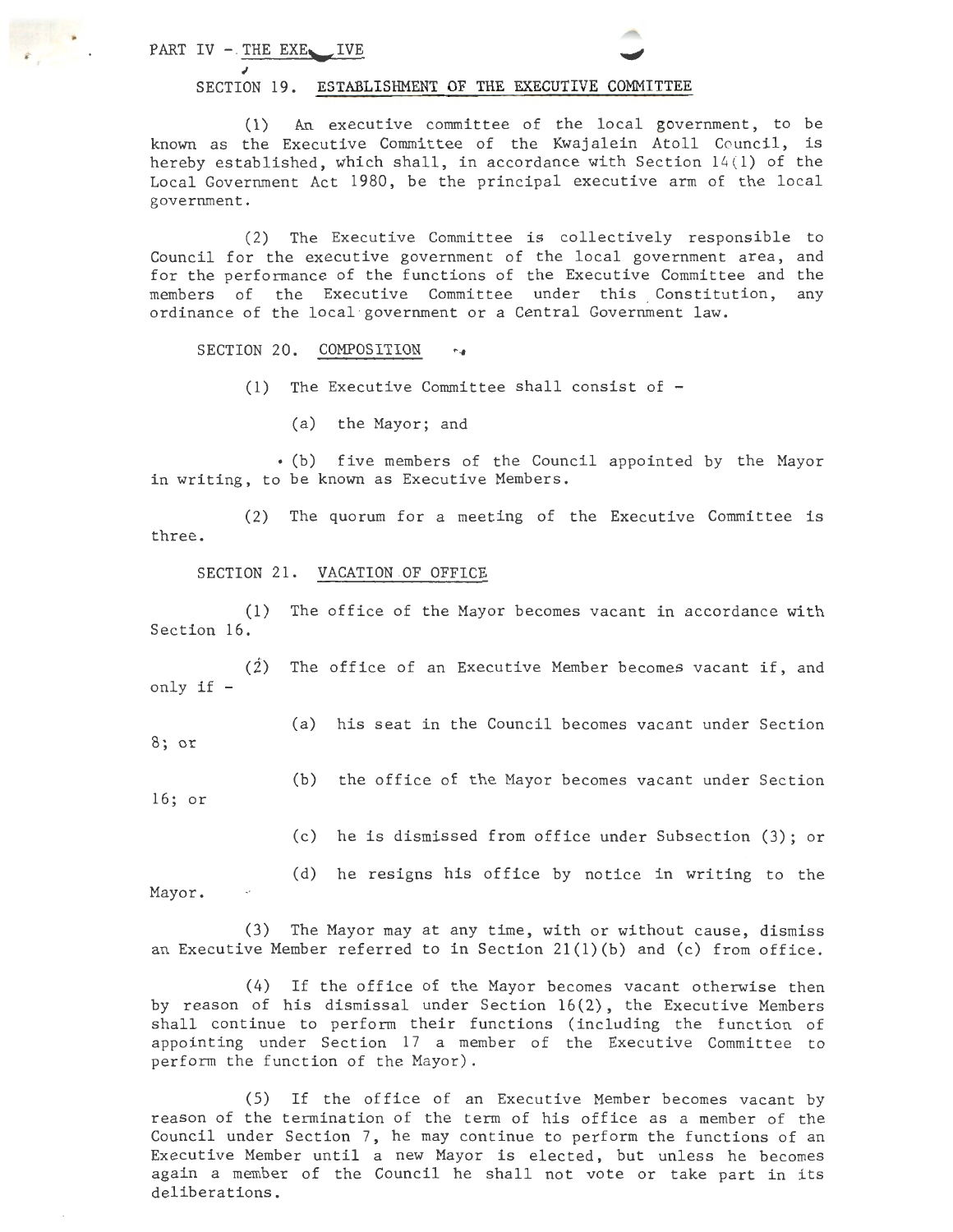$(b)$  appoint a member of the Cc  $il$  to act as an Executive Member, or both, during the absence or incapacity.

# SECTION 23. ALLOCATION OF RESPONSIBILITIES TO EXECUTE MEMBERS

(1) Subject to this Constitution, any Ordinance of the local government and any Central Government law, the Mayor may from time to time alloeate to an Executive Member responsibility for matters within the competence of the Executive Committee (including responsibility for the administration of Ordinances of the local government).

(2) The Mayor is responsible for any matter responsibility for which is not for the time being allocated under Subsection (1).

(3) Nothing in this section affects the collective responsibility of the Executive Committee under Section 19(2).

 $\sim$ 

## SECTION. 24. FUNCTIONS OF THE EXECUTIVE COMMITTEE

The Executive Committee has such powers, functions, duties and responsibilities as are conferred or imposed on it by this Constitution, an Ordinance of the local government or a Central Government law.

# SECTION 25. ADVICE TO THE COUNCIL, ETC., OF CERTAIN MATTERS

(1) The Mayor shall promptly notify the Council and the Minister of the Government of the Marshall Islands responsible for local government matters of  $-$ 

(a) the appointment, dismissal or resignation of a member of the Executive Committee; or

(b) the appointment, or the termination of the appointment, of a member of the Council to act as an Executive Member under Section 22(b); or

(c) the appointment by him of a member of the Executive Committee to perform the functions of the Mayor under Section 17(1); or

(d) the allocation responsibilities to Executive Members to perform functions of another Executive Member. Section  $23(1)$  of

(2) The Executive Committee shall promptly notify the Council and the Minister of the Republic of the Marshall Islands responsible for local government matters of the appointment by it of a member of the Executive Committee to perform the functions of the Mayor under Section  $17(1)$ .

(3) The Clerk of the local government shall promptly notify the Council and the Minister of the Republic of the Marshall Islands responsible for local government matters of the resignation of the Mayor under Section 16(2), or of the dismissal of the Mayor under Section  $16(2)$ .

## PART V - FINANCE

 $\lambda = 1$ 

 $\sim$   $\sim$ 

### SECTION 26. CONTROL OF REVENUE AND EXPENDITURE

 $\lambda + \lambda = 1$ 

(1) No taxes shall be imposed and no other revenue shall be raised, and no money of the local government shall be expended, unless authorized by law.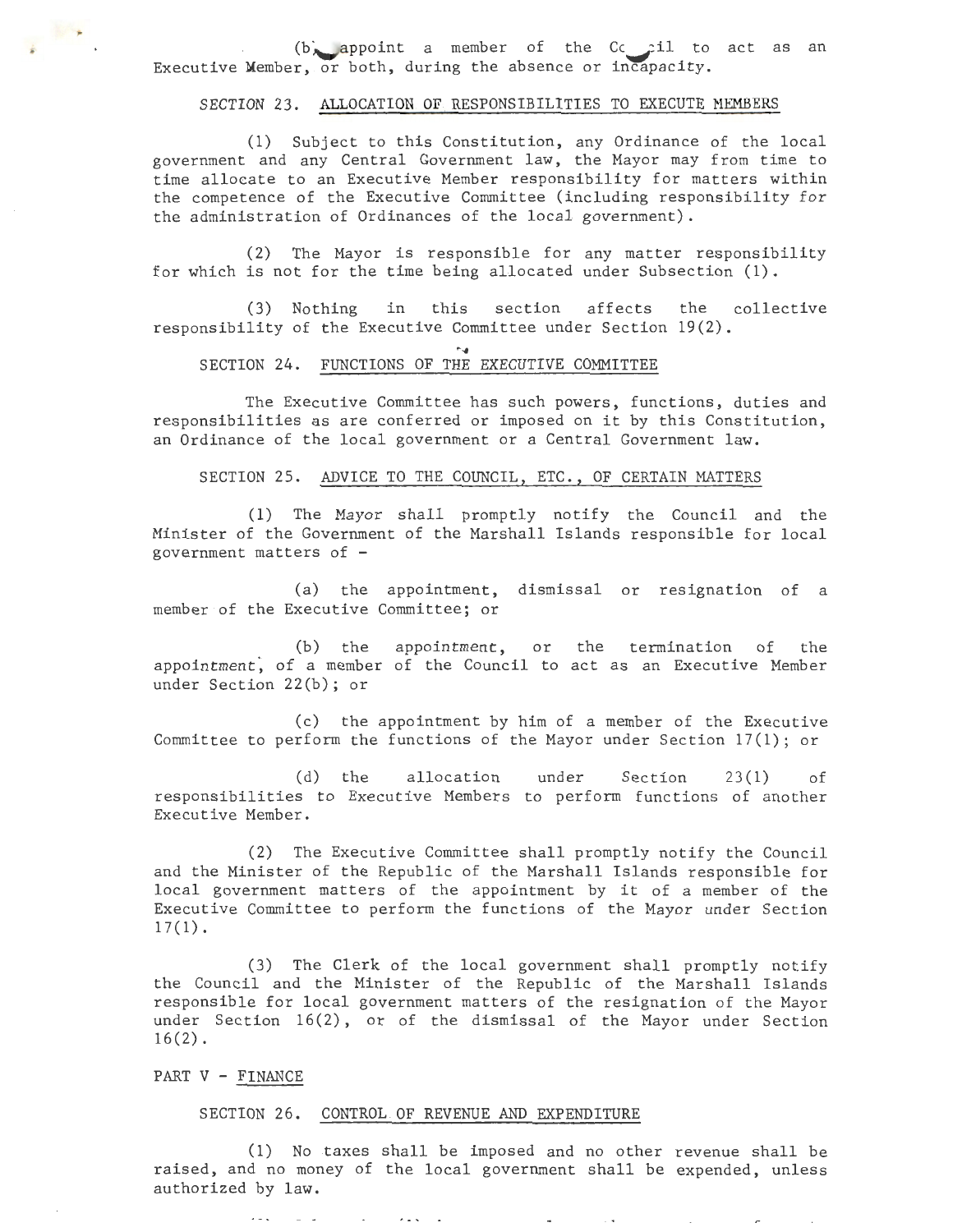(3) Al noney received by the local go nment shall, unless otherwise authorized by Ordinance of the local government or by or under Local Government Financial Memoranda issued under Section  $41(2)$  of the Local Government Act 1980, be paid into a fund or account established in accordance with such an Ordinance or the Financial Memoranda.

## SECTION. 27. FINANCIAL RESPONSIBILITY OF THE EXECUTIVE COMMITTEE

(1) It is the responsibility of the Executive Committee to make proposals to the Council on all matters relating to the budget, and in particular the Executive Committee shall make recommendations to the Council for . the raising of taxes and other revenue, and for the expenditure of money of the local government.

(2) The Executive Committee is accountable to the Council for all expenditure of money of the local government and for relating such expenditure to appropriations made by the Council or to other authority conferred by this Constitution, an Ordinance of the local government or a Central Government law.

(3) Except on the recommendation or with the consent of the Executive Committee, signified by or on behalf of the Mayor, the Council shall not make or approve any Ordinance or other proceeding introduced by a member other than the Mayor or an Executive Member if the Ordinance or proceeding would, in the opinion of the member of the Council presiding -

(a) dispose of or charge any of the revenues of the local government; or

(b) revoke or alter (otherwise than by way of reduction) any such disposition or charge; or

(c) impose, alter or abolish any tax, rate, due, fee or fine.

SECTION 28. BUDGETS AND APPROPRIATIONS

(1) The Executive Committee shall cause to be introduced into the Council in respect of each financial year -

(a) a set of budget estimates of revenue and expenditure; and

(b) an Appropriation Ordinance to make appropriations for expenditure, and may introduce additional supplementary estimates and Supplementary Appropriation Ordinances.

(2) Subject to any Local Government Administrative Memoranda issued under Section 41(1) (a) of the Local Government Act 1980 in relation to the format of Ordinances and to any Local Government Financial Memoranda issued under Section  $41(2)$  of that Act, Appropriation Ordinances and Supplementary Appropriation Ordinances shall follow the general form of Central Government Appropriation Bills and Supplementary Appropriation Bills under Article VIII, Sections 6 and 8 of the Constitution of the Marshall Islands.

(3) Subject to any Local Government Financial Memoranda issued under Section  $41(2)$  of the Local Government Act 1980, an Ordinance of the local government may make provision, in accordance with the principles of Article VIII, Sections 7 and 9 of the Constitution of the Marshall Islands, for anticipated and re-programmed expenditure and a Contingencies Fund.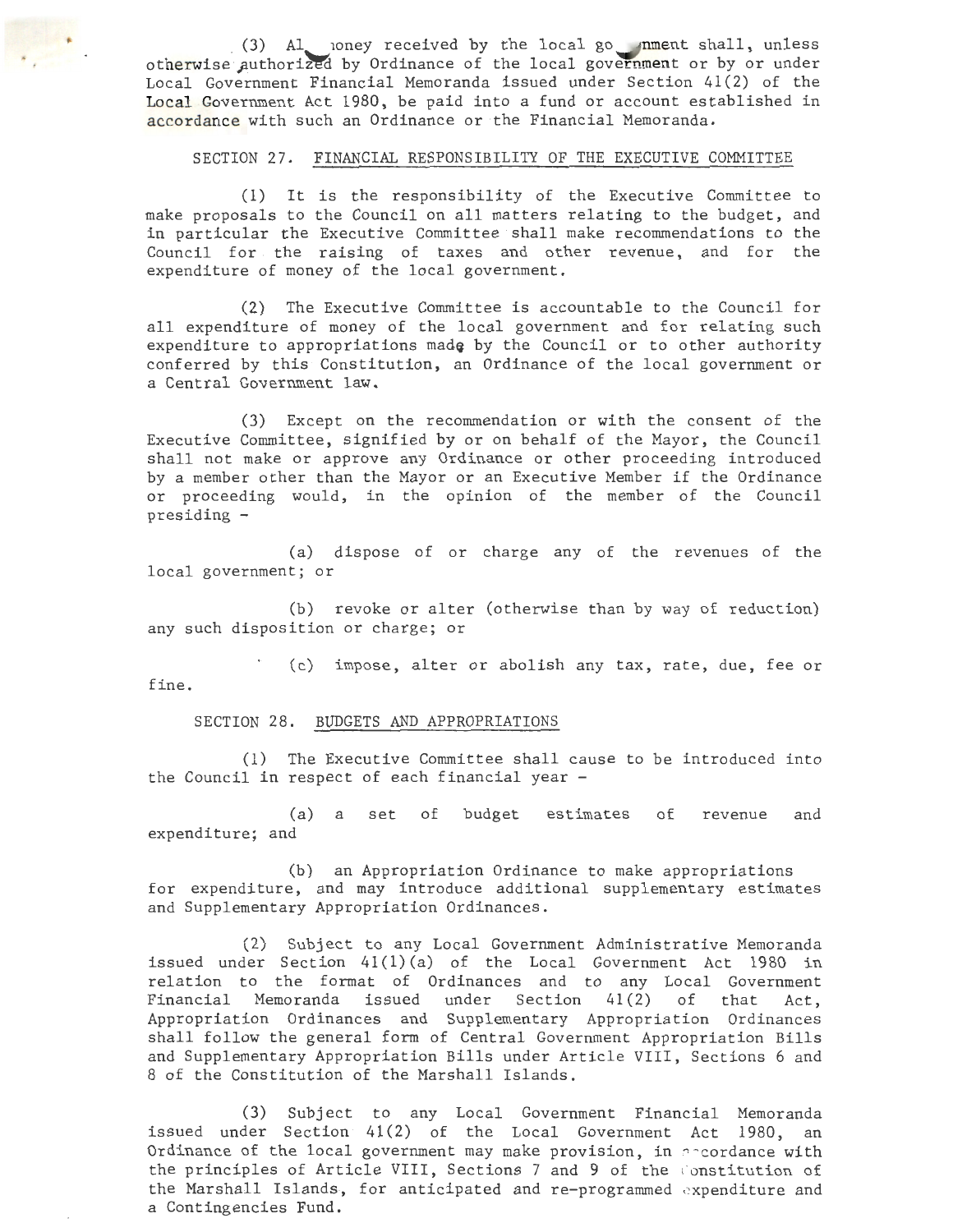\_(5) Ap riations. lapse at the end of which they, respectively relate, unless, in relati head of appropriation, an Ordinance of the local government provides otherwise. financial year to 1 to any particular

# SECTION 29. LOANS

*r* 

The local government shall not accept loans, grant charges against its future revenue, or incur indebtedness chargeable to future revenue which extends beyond the next five full financial years, and shall not in any financial year incur any indebtedness or grant any charge against future revenue such that the total liability of the local government in that year for debt services exceeds 15% of the estimated revenue for that year, as provided in Section  $50$  of the Local Government Act 1980.

## SECTION 30. ACCOUNTS

(1) The Executive Committee shall cause to be kept full and proper accounts and records of revenue and expenditure of the local government, assets of or under the control of the local government and liabilities of the local government.

(2) The accounts and records shall comply with  $-$ 

 $\ddot{\phantom{a}}$ 

(a) any Local Government Financial Memoranda issued under Section 41(2) of the Local Government Act 1980; and

(b) subject to such memoranda and directions, any Ordinance of the local government.

(3) The Executive Committee shall, as soon as practicable after the end of a financial year, lay before the Council accounts relating to all revenues and expenditures of the local government for that financial year, together with any report of the audit of the accounts under Section 31.

SECTION 31. AUDIT

(1) In addition to the audit provided for by Section 35 of the Local Government Act 1980, the Auditor-General or a person authorized by him may at any time audit the accounts laid or to be laid before the Council under Section 30(3).

(2) The Auditor~General or authorized person shall report to the Council and to the Minister of the Republic of the Marshall Islands responsible for local government matters on the audit and shall, in his report, draw attention to any irregularities in the accounts and records, or in the accounts, as the case may be.

(3) For the purpose of an audit under Subsection (1), the Auditor-General or authorized person has the powers and rights referred to in Article VIII, Section J5 of the Constitution of the Marshall Islands.

### SECTION 32. FINANCIAL MEMORANDA

Subject to this Constitution, all persons concerned with the financial administration of the local government shall comply with any Local Government Financial Memoranda issued under Section 41(2) of the Local Government Act 1980.

PART VI. - STAFF

 $\cdots$  $m = 1$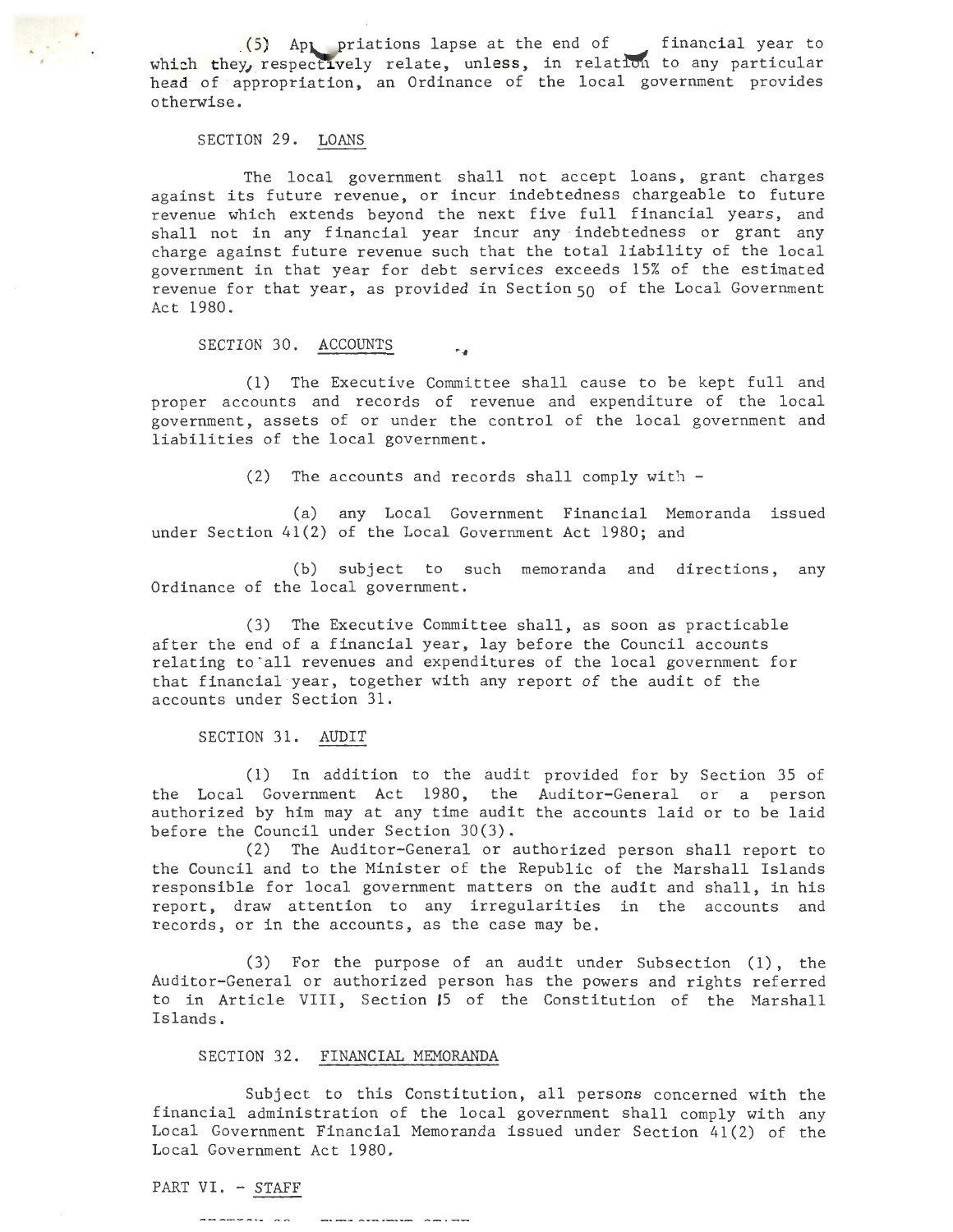(2) The rocal government is the employer of the Clerk and the other officers and employees.

(3) The terms and conditions of appointment and employment of the Clerk and the other officers and employees shall be determined by or under an Ordinance of the local government, and in the absence of such an Ordinance are, with the necessary modifications, those of members of the Public Service holding equivalent positions, for which purpose any reference in any Central Government law to -

(a) the Chief Secretary or a Department head shall be read as a reference to the Clerk; or

(b) the Public Service Commission - shall be read as reference to the Executive Committee.

## SECTION 34. SECOND, ETC., PUBLIC SERVANTS

Subject to any arrangements made under Section  $16(3)$  of the Local Government Act 1980, and to anything to the contrary in any Ordinance of the local government, a member of the Public Service who is seconded to the local government in accordance with the section, or whose services are made available to the local government in accordance with that section, shall be deemed to be an officer of the local government for the purposes of any Ordinance of the local government other than an Ordinance prescribing terms and conditions of employment by the local gpvernment.

#### PART VII. AMENDMENT OF THE CONSTITUTION

 $\mathcal{L}^{\mathcal{L}^{\mathcal{L}}}_{\mathcal{L}^{\mathcal{L}}}$  .

### SECTION 35. METHOD OF AMENDMENT

(L) This Constitution may be amended by Ordinance of the local government approved on two occasions by a two-thirds majority of the total membership of the Council, provided that not less than 30 days, or such shorter period as is approved in any particular case, and for a special reason, by the Minister of the Republic of the Marshall Islands responsible for local government matters has elapsed between the first and secon dsuch occasion.

(2) If the Minister of the Republic of the Marshall Islands responsible for local government matters recommends to the local government amendments to this Constitution, the Council shall consider those amendments, but need not adopt them with or without modification.

## PART VIII - MISCELLANEOUS

SECTION 36. CENTRAL GOVERNMENT RECOMMENDATIONS AS TO ORDINANCES, ETC.

If the Minister of the Republic of the Marshall Islands responsible for local government matters recommends to the local government that an Ordinance be made, amended or repealed, the Mayor shall cause the recommendation to be presented to the Council together with the comments of the Executive Committee on it.

#### SECTION 37. ADVICE AS TO VALIDITY OF ORDINANCE, ETC.

(1) The Mayor may, and shall if so directed by the Council, request the Minister of the Republic of the Marshall Islands responsible for local government matters for a report by the Attorney-General on the validity of an Ordinance or proposed Ordinance of the local government, or of any action or proposed action hy the local conternment